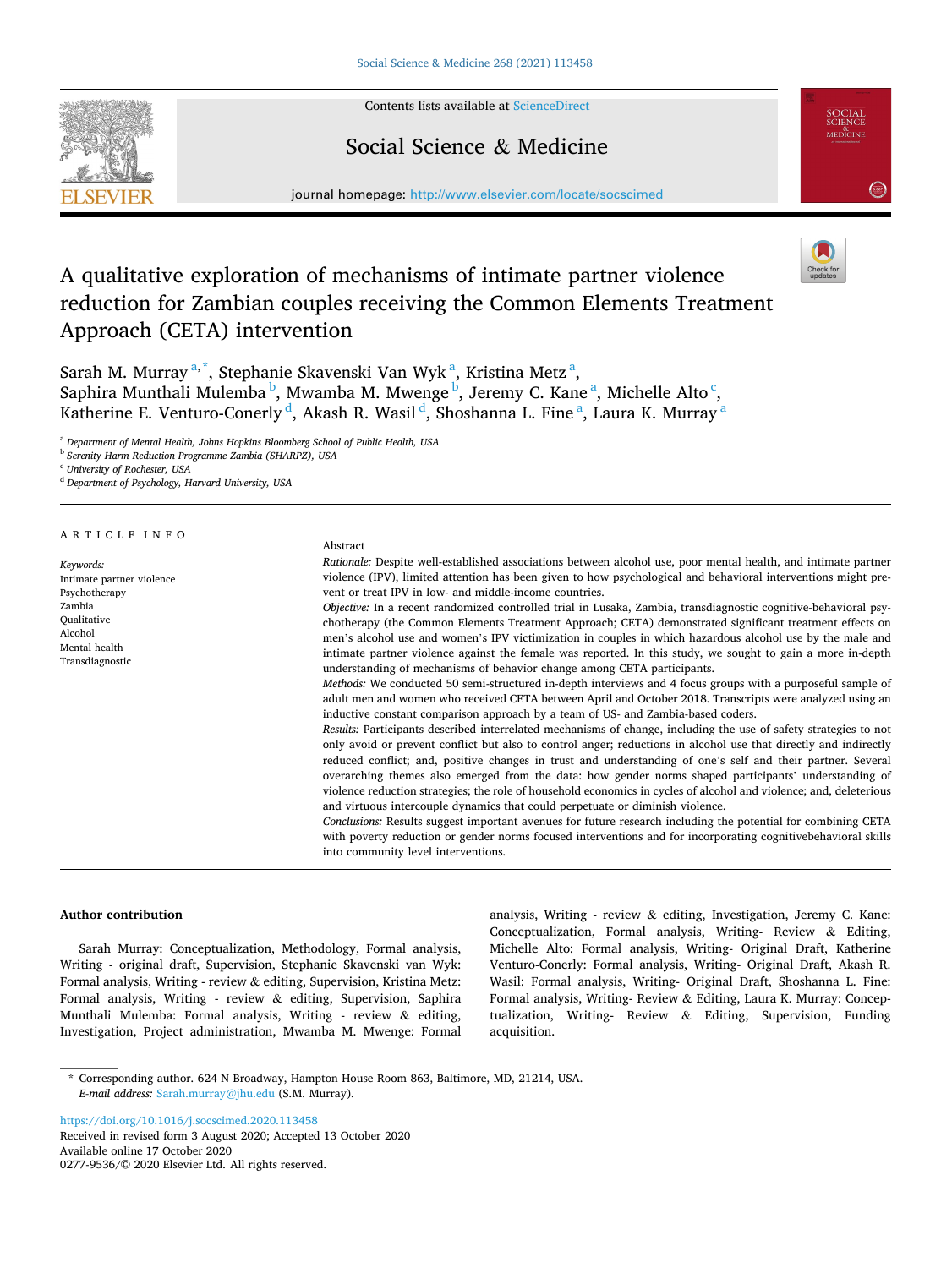#### **1. Introduction**

Across countries in sub-Saharan Africa, between 5 and 37% of women report experiencing physical or sexual intimate partner violence (IPV) in the past year ([Coll et al., 2020](#page-7-0)). In addition to violating women's fundamental rights, IPV has manifold negative health consequences, including unwanted preganancy, gynceological problems, poor self-rated health, and pain [\(Ellsberg et al., 2008;](#page-7-0) [Grose et al., 2020](#page-7-0)). Notably, mental and behavioral health exhibit a complex relationship with IPV. Among women, associations of IPV victimization with alcohol misuse; suicidality; and, symptoms of depression, anxiety, and post-traumatic stress disorder (PTSD) are well documented ([Ellsberg](#page-7-0)  [et al., 2008; Gross et al., 2019 Halim et al., 2018;](#page-7-0) [Lagdon et al., 2014](#page-8-0)). Longitudinal studies have demonstrated that IPV not only predicts poor mental health in women [\(Chandan et al., 2019](#page-7-0); [Devries et al., 2013](#page-7-0) ), but depression may place women at greater risk of experiencing IPV ([Bacchus et al., 2018](#page-7-0); [Devries et al., 2013\)](#page-7-0). For example, in a study from South Africa, probable depression among women at baseline was associated with 1.7 times the adjusted odds of physical and/or sexual IPV occurring during a subsequent 12 month follow-up period [\(Nduna et al.,](#page-8-0)  [2010\)](#page-8-0). Men's alcohol use, PTSD, and depression are also associated with IPV perpetration ([Cafferky et al., 2018;](#page-7-0) [Machisa and Shamu, 2018; Stith](#page-8-0)  [et al., 2004\)](#page-8-0).

In high-income countries, two predominant strategies have been used to address male IPV perpetration: the feminist-informed Duluth model and cognitive behavioral therapy (CBT) [\(Babcock et al., 2004](#page-7-0)). The Duluth model highlights men's use of violence against women as a means of achieving power and control and seeks to shift feelings of responsibility for violence to the male perpetrator (Pence & Paymar, 1993). CBT-based approaches emphasize skill-building and examination of cognitions to help perpetrators regulate their thoughts and behaviors ([Tolman and Edelson, 1995](#page-8-0)). A meta-analysis showed Duluth and CBT-based interventions to both have small effects on IPV perpetration, but heterogeneity in study design and programs that combine multiple approaches have made it difficult to draw conclusions about effectiveness ([Babcock et al., 2004\)](#page-7-0).

In low and middle-income countries (LMICs), community-level social (e.g., participatory learning on gender inequity) and economic (e.g., microfinance for women) interventions, many of which focus on changing gender norms and acceptability of violence in line with the Duluth approach, have been more commonly evaluated as IPV prevention strategies than CBT-based prevention or treatment approaches ([Bourey et al., 2015](#page-7-0); [Tol et al., 2019](#page-8-0)). A recent systematic review identified only seven trials of any mental health or substance use treatment in LMICs that assessed effects on IPV [\(Tol et al., 2019](#page-8-0)). Community-level economic and social interventions have demonstrated limited effect on physical and sexual IPV in LMICs, but have shown some, albeit mixed, evidence of effectiveness for impacting several potential mechanisms of IPV reduction: improved economic wellbeing, more equitable gender norms, and attitudes less accepting of violence ([Bourey et al., 2015](#page-7-0)). In South Africa, qualitiative research with participants in a microfinance and women's empowerment program designed to prevent and reduce IPV found that women changed their attitudes towards violence, increased their confidence to end relationships in which IPV was occurring, improved their communication and conflict management skills within their relationships, and were more able to earn money ([Kim et al., 2007\)](#page-8-0). Trials in LMICs of interventions that included at least some substance use or psychotherapeutic elements show some limited evidence that depression treatment might reduce IPV ([Tol et al., 2019\)](#page-8-0).

Few studies of programs delivered to perpetrators in any setting to reduce IPV have elucidated mechanisms of change ([Velonis et al., 2018](#page-8-0)). In LMICs, a trial from Uganda identified changes in social norms at the community level, and improvements in communication about sex and decreases in suspicion of adultery at the couple level, as mediators of the effect of a community mobilization intervention focused on social norm

change on IPV ([Abramsky et al., 2016\)](#page-7-0). The importance of communication and trust within couples in creating changes in IPV was also highlighted in qualitative findings from participants in the same intervention [\(Starmann et al., 2017](#page-8-0)). No trials of the impact of mental health interventions on IPV in LMICs have examined mechanisms of change ([Tol et al., 2019\)](#page-8-0).

Given the complex relationship that exists between mental health and IPV and gaps in knowledge on the potential for CBT or other mental health or substance use interventions to reduce the occurrence of IPV in LMICs, the impact of a CBT-based transdiagnostic psychotherapy (Common Elements Treatment Approach; CETA) on couples in which a woman was experiencing IPV and a man was misusing alcohol was evaluated in a randomized controlled trial (RCT) in Zambia ([Murray](#page-8-0)  [et al., 2020](#page-8-0)). CETA was designed to be used across the lifespan (ages 7+) to address multiple problems: trauma, depression, anxiety, substance use, violence and other common difficulties (e.g., inter-relational problems) [\(Murray et al., 2014](#page-8-0)). CETA was previously shown to have large effects on trauma, anxiety, depression, and functional impairment with conflict- or torture-affected adults in Iraq and Thailand (Bolton [et al., 2014;](#page-7-0) [Weiss et al., 2015\)](#page-8-0). In the Zambian RCT, CETA was found to have statistically significant effects on physical and sexual violence, threatened violence, and male alcohol use that were sustained at one year ((( [\(Murray et al., 2020](#page-8-0)). To then gain greater understanding of how CETA impacted IPV in Zambia and address gaps in knowledge on the mechanisms by which different intervention strategies may work to reduce violence, we collected qualitative data from male and female RCT participants. Specifically, we aimed to explore mechanisms of behavior change related to male IPV perpetration and women's ability to negotiate safety and avoid potential violence.

## **2. Method**

## *2.1. Participants*

We purposefully sampled adult men and women from the 123 malefemale couples randomized to CETA in the RCT assessing the program's effectiveness for reducing IPV and alcohol use in Lusaka, Zambia.(protocol available: [Kane et al., 2017](#page-8-0)). For a couple to be eligible for the RCT, the woman had to report past year physical or sexual IPV victimization of at least moderate severity on the Severity of Violence Against Women scale (SVAWS) ([Marshall, 1992](#page-8-0)). Additionally, the man had to exhibit hazardous alcohol use via self-report or his female partner's report on the Alcohol Use Disorders Identification Test (AUDIT) [\(Saunders et al.,](#page-8-0)  [1993\)](#page-8-0). Qualitative sampling aimed to achieve variation on participant sex and level of engagement in CETA. Level of engagement was determined by the counselor and used as a proxy for change in alcohol use and IPV, which were unknown at the time of sampling due to blinding.

Participants in the trial received 6–12, 60-min individual CETA sessions delivered by trained lay providers. CETA is an elements-based intervention where element choice and dose are based on client symptom presentation ([Murray et al., 2014](#page-8-0)). Thus, CETA is modular, flexible, and individualized, allowing it to address specific contributors to IPV (e. g., substance misuse, communication problems, underlying core beliefs, trauma symptoms) for each client. CETA was delivered separately to men and women. All participants (both male and female) received the following elements: Psychoeducation, focused on normalizing problems and providing information about CETA; Safety, which included an assessment of homicide and suicide risk and associated safety planning; and, Cognitive Coping and Restructuring, to learn to connect thoughts, feelings, and behaviors and to change or restructure thoughts to be more helpful or accurate (see [Kane et al., 2017; Murray et al., 2020;](#page-8-0) or, <https://www.cetaglobal.org> for more detail). In this trial, CETA also included a focus on violence prevention; specifically, safety planning and thought or behavior modifications to prevent or minimize IPV incidents. All female participants therefore also received a Safety for Violence element, which involved the creation of an individualized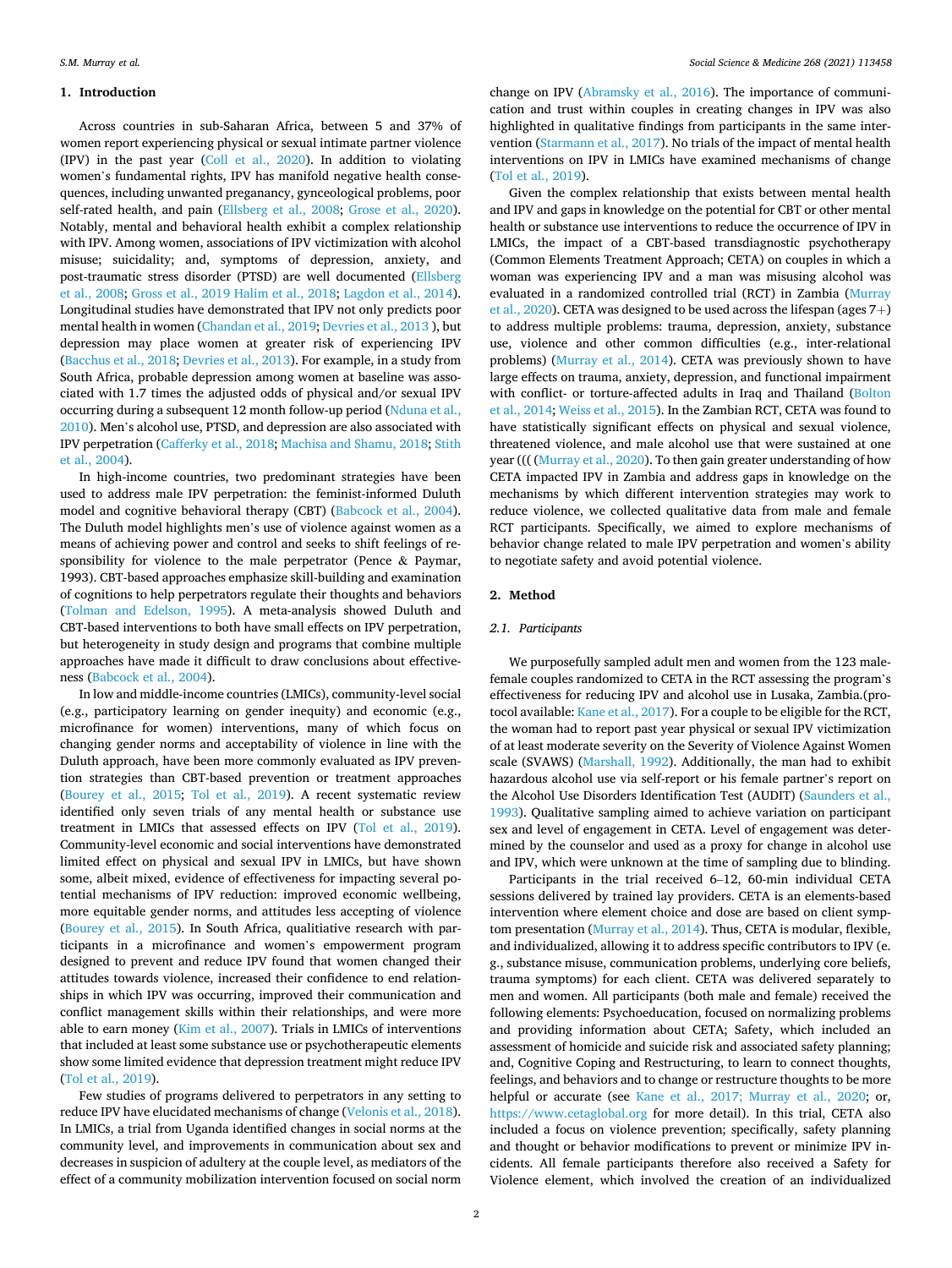safety plan with behavior and situational modifications to prevent or de-escalate IPV, and Substance Use Reduction Support elements. All male participants received the Substance Use Reduction element, based in CBT and motivational interviewing. Additional elements to address depression, anxiety, trauma, and female substance misuse were delivered as needed.

#### *2.2. Data collection procedures*

Zambian staff contacted men and women via phone and presented the opportunity to participate in additional interviews aimed at understanding their experiences in CETA. Interested participants were invited to a local community center or the implementing partner's (Serenity Harm Reduction Programme Zambia; SHARPZ)*)* office for more information; all accepted and provided oral consent before commencement of data collection. The Johns Hopkins Bloomberg School of Public Health Institutional Review Board and the University of Zambia Biomedical Research Ethics Committee approved this study.

We trained six Lusaka-based research assistants to conduct in-depth interviews in Bemba or Nyanja using a semi-structured guide that covered five topics: common relationship problems, men and women's roles in intimate relationships, alcohol use, strategies for managing disagreement within couples, and experiences with CETA. In April and May 2018, we conducted 30 first-round interviews (16 women; 14 men). Approximate time from CETA completion to first interview was 7–15 months. After reviewing these transcripts, 20 participants (13 women; 7 men) were asked to complete a second interview in August 2018 if they had provided particularly rich information on key emergent themes or if we felt they could share additional relevant information. To promote credibility by member checking findings and triangulating data collection, we conducted 4 focus groups (2 with women and 2 with men) with 3–4 participants per group (total  $n = 14$ ) in October 2018. All data collection occurred at churches in participants' communities or at SHARPZ in private spaces. Interviews were conducted by a single individual and focus groups by a facilitator assisted by 1–2 notetakers. Interviews and focus groups ranged in length from approximately 40-105 min.

# *2.3. Analysis*

All interviews and focus groups were recorded, transcribed verbatim, and translated into English. Debriefing meetings occurred after each interview during the first round of data collection to discuss and resolve challenges. First-round transcripts were also reviewed by author S. Murray or S. Skavenski Van Wyk for feedback on probing and interviewing techniques. Weekly group and individual meetings were led by S. Mulemba S as needed to review the feedback, identify emergent topics of importance, and iteratively guide areas of focus in subsequent interviews. Initial analysis included inductive coding by US- and Zambiabased team members in Excel on excerpts from all first interview transcripts identified as relevant to the five topical areas of the guide. Preliminary findings guided areas of focus in follow-up interviews. Specifically, emergent codes were grouped and categorized to create a codebook that was then used to code all transcripts in [Dedoose \(](#page-7-0)*Dedoose [Version 7.0.23](#page-7-0)*, 2016). Collaboration across individuals with clinical and research roles in both countries was designed to provide multiple perspectives and enhance reflexivity.

In Dedoose, each transcript was assigned descriptors after completion of initial coding: engagement in CETA, change in violence, and change in man's self-reported alcohol use, or if not available, his female partner's report. Changes in outcomes compared baseline to 12-month follow-up scores; when unavailable ( $n = 3$  women,  $n = 1$  man), immediate post-treatment scores were used. Matrices were generated to look at code co-occurrence and codes by alcohol and violence descriptors, separately for men and women who were high or low engagers. Coded excerpts were examined using constant comparison within and across

codes to develop themes related to changes in alcohol, changes in fighting and violence, and their overlap. Memoing was used to enhance dependability and develop themes within and across individuals and couples that belonged to the following categories when the data became available: (1) at least moderate reduction in violence and men's alcohol use; (2) at least moderate reduction in violence but small/no reduction in men's alcohol use; (3) small/no reduction in violence and at least moderate reduction in men's alcohol use; (4) small/no reduction in violence and men's alcohol use. Focus group transcripts were reviewed for confirming or disconfirming evidence on key themes. Illustrative quotes were selected based on depth of description and representativeness. All names used with quotations are pseudonyms (indicated by italics). Quotes are from individual interviews unless otherwise indicated. Participants' percentage change in SVAWS and AUDIT scores are provided for context, with a negative number indicating reduction in severity of physical/sexual violence or alcohol use.

# **3. Results**

We interviewed or completed focus groups with 44 CETA participants ( $n = 23$  women;  $n = 21$  men). While 65% of female participants were under age 35, only 33% of men were. Just over half (52%) of men had completed at least primary school compared to 29% of women. While most participants were married (men =  $95\%$ ; women =  $91\%$ ), only 14% of men and 35% of women reported that the intimate partner they enrolled in the study with was their spouse. A third (33%) of men and 52% of women were unemployed and looking for work.

Several interrelated mechanisms of IPV change emerged from the accounts of CETA participants. Descriptions of these mechanisms did not substantially or meaningfully vary between individuals who reported large versus small reductions in violence or men's alcohol use. Women described CETA as directly impacting their experience of violence by learning safety strategies that could be used to de-escalate conflict and avoid IPV. Men and women also both discussed how reductions in alcohol use helped resolve sources of conflict and improve their ability to keep arguments from occurring. Lastly, men and women explained how they observed positive changes associated with CETA in their trust of one another and understanding of their own and partner's thoughts and behaviors. We detail these mechanisms in the following and highlight three overarching themes: how changes were implemented and understood in ways that reflect gender norms; the importance of household economics in the interrelationship between alcohol use and violence; and, deleterious and virtuous intercouple dynamics related to violence.

# *3.1. Mechanism 1: use of safety strategies*

In CETA, all women worked with a counselor to create personalized safety plans by identifying specific triggers and/or antecedents to violence and developing strategies for increasing safety during the identified situations. The plans developed were diverse, individualized to each client's situation, and refined as needed throughout treatment. In interviews, women described using two predominant techniques to increase their safety when faced with psychological violence and/or the threat of physical violence, particularly when their partner had been drinking. These strategies, "staying quiet" and "walking away" were often used iteratively. One woman described how "staying quiet" works by saying, "He does not continue talking because he will notice he is talking to himself, 'cause there is no one to answer him back" (*Hope*, SVAWS: 20%, her partner's AUDIT: +33%). Men also used "staying quiet" to avoid or reduce conflict, further improving women's safety. One man, *Kennedy*, described the effect of "staying quiet" as giving "time to the other person to evaluate what is going on, and they might just end up finding out that they are the ones who were wrong" (SVAWS: 74%, his AUDIT: 93%). This quote highlights how the "staying quiet" strategy allowed men and women to disengage from conflict, providing time to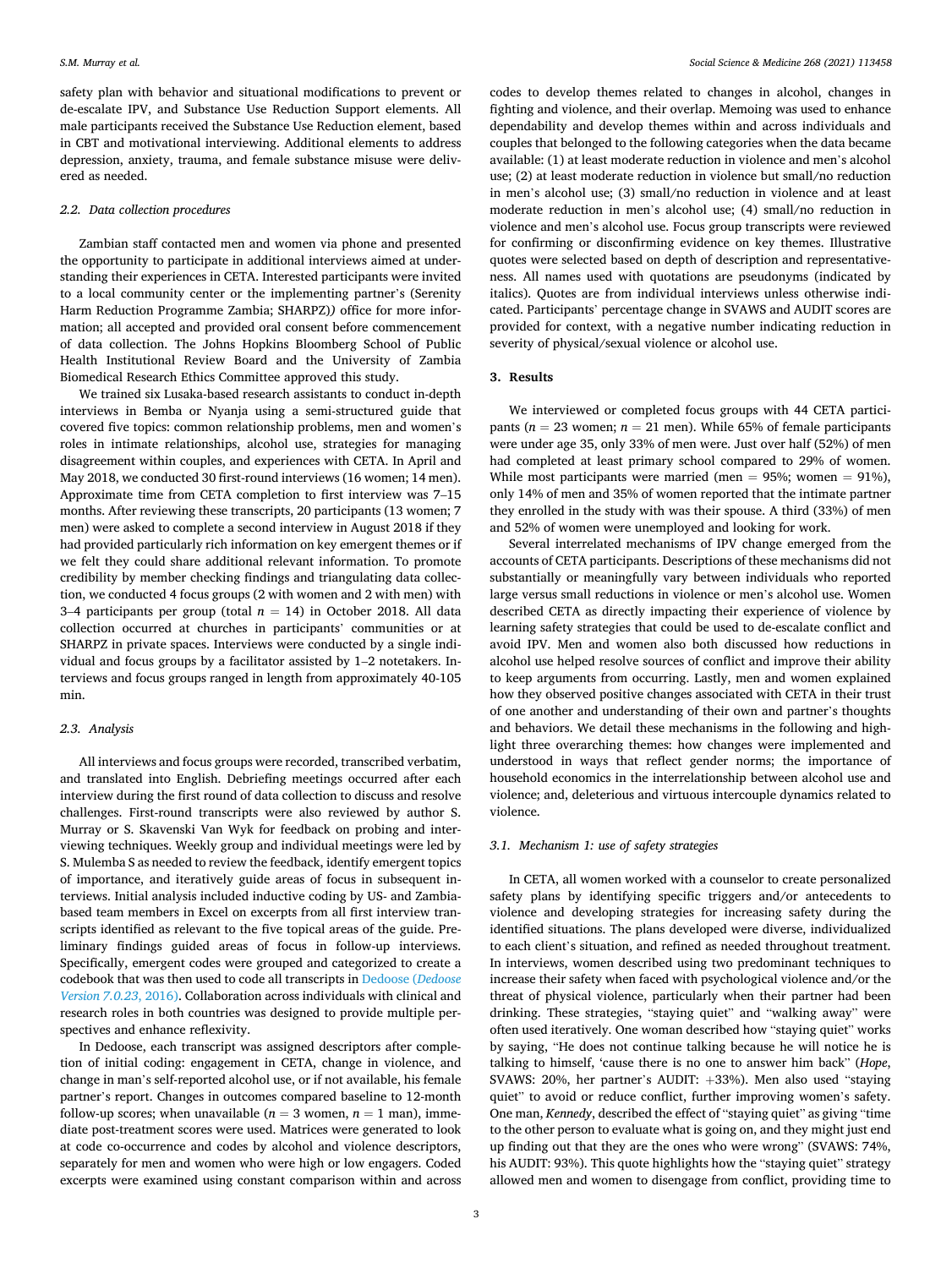use other CETA skills. Specifically, multiple individuals expressed learning in CETA how their thoughts, feelings and behaviors were connected, and relatedly, how to think different thoughts that promoted more adaptive feelings and behaviors. Thus, "staying quiet" was described not only as a safety strategy- but when used in combination with this CETA skill-it was also a means of controlling anger and other emotions to interrupt intercouple dynamics that heightened conflict. *Grace* summarized the positive intercouple dynamic this strategy produced: "by keeping quiet, then I have controlled his temper too" (SVAWS: 69%, her partner's AUDIT: 57%).

Women often described first trying "staying quiet" to avoid violence. As this would not always work, especially if a man was drinking, women would sometimes choose to "walk away" to keep safe:

Before you leave it's good to be quiet until you see if there is need to leave, but in my case when I stay quiet, he says that 'why are you not answering me back but you want me to be talking to myself so that I look foolish' (*Hope*, SVAWS: 20%, her partner's AUDIT: +33%).

*Hope* went on to explain that "Leaving can be used on those arguments that can bring fighting, and being quiet can be used on those simple disagreements." Most commonly women described "walking away" as going to a friend's or neighbor's house. Similar to "staying quiet," participants discussed "walking away" as a strategy for staying safe, but also for controlling one's reactions:

When I walk away, he remains alone and he won't keep talking. And I know by the time I come back home his temper won't be the same, he must have cooled down. And I find that helpful because that prevents us from fighting … I feel he can't start talking again because he will notice that by me leaving the house for some time, meaning I don't want to fight or answer him or cause bad things to happen, he will realize that I was ignoring his bad words (*Daisy*, SVAWS: 23, her partner's AUDIT: 8).

Women said by returning when their husbands were asleep, both parties' anger would often largely resolve by morning when the problem could be more calmly and rationally discussed. Thus, like "staying quiet," "walking away" would create the space for reflection, the use of other CETA tools, and for a more productive and safe future discussion. Men also said they learned to leave the house to control their anger, further enhancing women's safety indirectly. Like "staying quiet," "walking away" was not seen as universally effective for preventing violence. Multiple participants mentioned that "walking away" would not always result in de-escalation (e.g., a man chased a woman to continue a verbal or physical assault; a partner was still drunk and angry upon return home). In summary, these strategies when used by men and women, worked for many, but not all, and not in all situations.

Participants also described the "staying quiet" and "walking away" strategies and their impact on controlling anger as increasing "respectful" behavior. When asked how CETA helped her, one woman replied:

(it) helped me to reduce on beer and have respect for my husband … there were times I would answer rudely to my husband even in the presence of his friend or child, that's being disrespectful and I don't do that anymore … because in the past I would just say whatever that comes to mind without realizing that it's my husband I am talking to, and a man whom am supposed to respect as the head of the house and father to the children (*Musonda*, SVAWS: 48%, her partner's AUDIT: 100%).

The importance that participants placed on being "humble" and how humbleness fostered respect was echoed in men's focus groups. While several men and women emphasized that respect should be mutual within a couple, how they discussed respect and the use of these strategies reflected gendered power dynamics and cultural values. Specifically, women answering back or speaking "rudely" was at times given as a justification for husbands beating their wives, and some women viewed these strategies as a way of ensuring a man received respect that was owed regardless of his behavior:

He (husband) is the head of the house and I need to respect him when he is talking. I just stay quiet no matter how upsetting it is that he is saying (*Sylvia*, SVAWS: 33%, her partner's AUDIT: 14%).

Further, though men and women both described using these strategies to control anger, one man did feel that walking away, while effective, was problematic because it could shift power in the relationship:

When you get used of walking away from home, it means you will give power to your wife to start thinking like you fear her too much … You will find that she will even be doing it deliberately just to find a way to make you upset so that you can walk away (*Chilufya*, SWAVS: 18%, his AUDIT: 100%).

# *3.2. Mechanism 2: reduction in alcohol use*

Participants widely recognized discord and violence in the home as one of the many effects of alcohol use and explained that CETA helped them to recognize this connection. Directly, alcohol was said to "bring confusion" and cause "careless" speech or verbal abuse.

It's beer that brings fighting, so when one stops drinking beer they will no longer fight. What would cause them to fight in their normal state? How can I start looking for faults in my partner if am not drunk? So on that, us we don't even fight because we all don't drink, completely (*Grace*, SVAWS: 69%, her partner's AUDIT: 57%).

As a focus group participant explained, intercouple dynamics could lead to both partners drinking, making conflict more severe:

I also used to fight with my wife. She hardly used to sleep at home because I would chase her almost all the time when I was drunk. My wife never used to take alcohol but because of the frustrations of having to deal with me, she eventually also started drinking alcohol. When she also begun to drink, things became worse between us. The arguments were more intense (*John,* SVAWS: 60%, his AUDIT: 100%).

At times, men and women also described the female partner becoming physically violent.

Indirectly, alcohol use was said to contribute to violence by creating or exacerbating sources of conflict. For example, a few men noted that adultery, a key source of marital conflict, occurred more often when drunk. Some also explained that alcohol made accusations of adultery more likely, either because of drinking-related behaviors that would be observed (e.g., staying out late) or changes in mood or inhibitions. Most commonly, men and women discussed alcohol use affecting one's ability to meet their expected roles in the family and how failure to meet these roles was a major source of conflict.

There are times he comes, and he knows very well that there has been no food at home, but when he comes, he starts asking for food. Then when I answer him that there is no food in this house, he then starts to shout that you have eaten all the food with your children so that I starve, and yet he left no money or food before leaving for the bar to go drink (*Hope*, SVAWS: 20%, her partner's AUDIT: +33%).

Men's roles were typically described as providing money for school fees and food, and women's as cooking, washing, and caring for the home. Inability to perform these duties was attributed to either impairment caused by drinking or misuse of money or time on alcohol. Misuse of money by women was linked to violence via punishment:

I saw that there was no benefit in taking alcohol, I never had time to look after my household, I wouldn't cook, sweep or wash (*laughing*). Sometimes my husband would be the one to cook because by this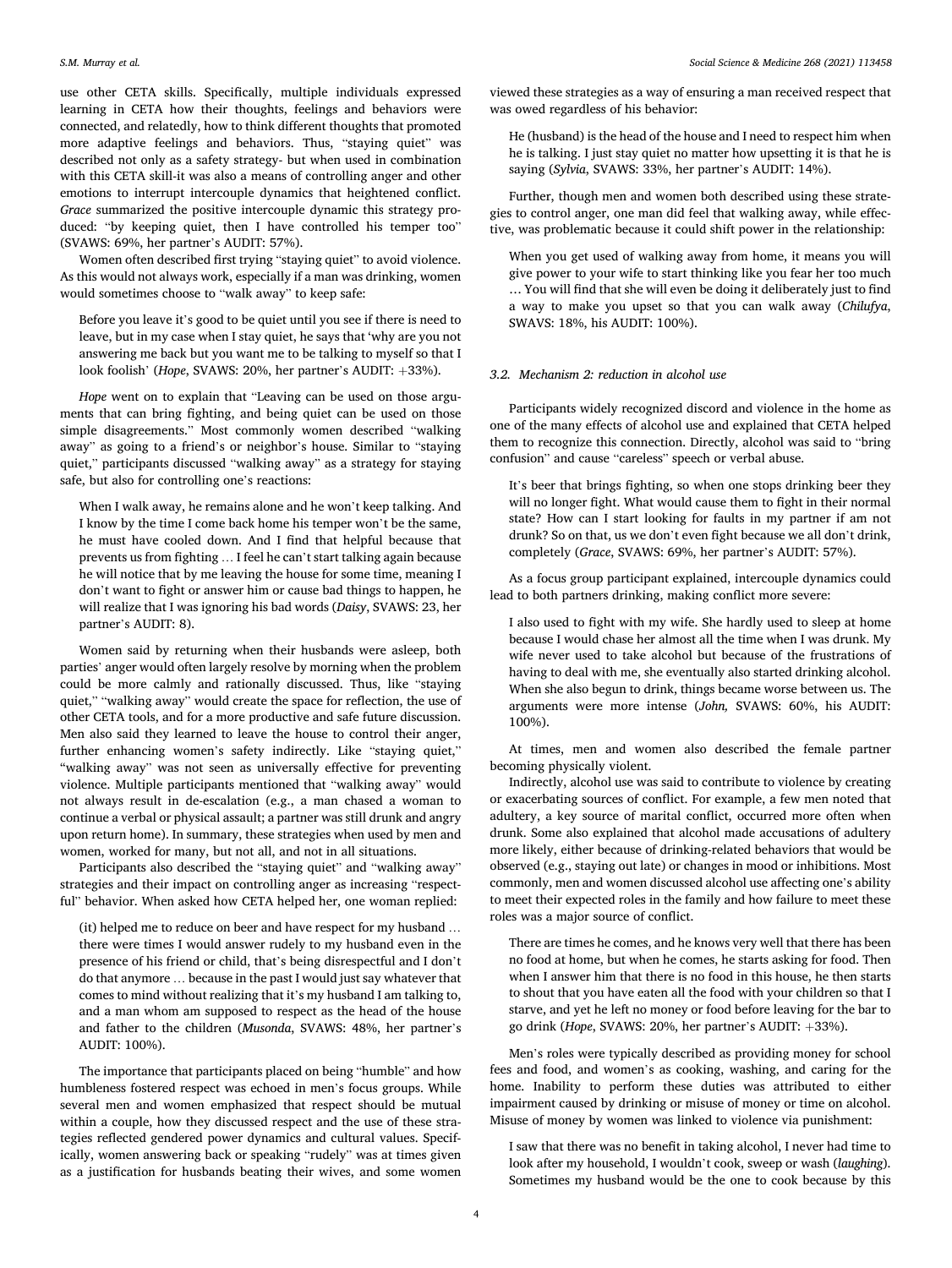#### *S.M. Murray et al.*

time I would be drunk already. So those are some of the reasons my husband used to beat me (*Evelyn*, SVAWS: 65%, her partner's AUDIT: 50%).

Misuse of money by men was also linked to possible violence for women when they would confront men, at times with anger or "disrespectfully," about not providing. As an example, *Marvin*, whose wife did not want to have sex when "hungry," explained:

… because you want it (sex), you will end up forcing her to have it. But in the process of having, maybe she says something that hurts you, and because of anger you end up fighting … These things are for example when she tells you 'you don't even work or bring money for food here. You are just drinking beer out there and when you come home you even claim for sex, who does that?' She will say a lot of things which will make me upset to the extent of us to start even fighting (SVAWS:  $20\%$ , his AUDIT:  $+33\%$ ).

Fortunately, many CETA participants described experiencing changes in alcohol consumption, including some who did not report large reductions in alcohol use on the 12-month follow-up survey. Though some participants described completely abstaining from alcohol, individuals more commonly discussed reductions in use. As *Elizabeth* explained, "If in a day, you used to take about four bottles, you will start to reduce and take maybe even one bottle. Eventually, you will forget about it (SVAWS: 74%, her AUDIT: 100%; her partner's AUDIT: 93%). These gradual changes were usually made either by reducing the number of days one drank or the amount consumed in a drinking episode. As a focus group participant, *Daniel,* explained, "It's like a vehicle that is moving at high speed. You cannot stop it suddenly, it may overturn" (SVAWS: 43%, his AUDIT: 17%). Men and women helped make these reductions in part by limiting when they would drink, for example, only on special occasions or on non-workdays.

Participants also described concrete skills that they learned in CETA to reduce alcohol use. *Gift* noted that tracking how much he was drinking in CETA motivated his reduction:

In these lessons, they would ask us, 'In a day, how much alcohol do you take?' You see? 'In a week, how much do you take?' So, in counting, I realized that it is actually a lot because I never used to count. Asking myself to say, 'How much have I taken in a week?' I would just drink without taking note of how much I am taking. So, it opened up my mind to see that if I took as much alcohol as I did, then I took a lot of alcohol. So, I should reduce (SVAWS: 69%, his AUDIT: 57%).

A more commonly mentioned reduction strategy was avoiding places where people drink and giving excuses to avoid friends who drink. Staying busy was another frequently discussed strategy; participants found many activities to do in lieu of drinking such as attending church, reading, watching football, or cleaning. Commonly, participants took on entrepreneurial activities like selling goods at the market to stay busy.

Those days before CETA when I wake up, what used to be in my mind was drinking alcohol only. But this time after CETA, what I think is making plans to do something that will make me make money, like for example looking for 'piece works' … Sometimes when I don't have something to do at home, I just decide to start watering flowers and cut them properly just to keep myself busy not to go and drink alcohol. This has made me change and realize to say if I started these things a long time, I would have great things in my life (*Richard*, SVAWS: 39%, his AUDIT: 50%).

Just as alcohol misuse was directly and indirectly linked to violence, participants' narratives highlighted direct and indirect effects of alcohol use reductions on conflict and violence. Men and women both talked about reductions in "noise" within the household. A few men directly linked alcohol use reduction with less anger and less "react(ing)

quickly." As *Daniel* explained in a focus group:

When you are very drunk, you find yourself making a big deal out of every small issue. You find that small things become big issues, for example, you come from drinking and you find your friend (spouse) is not at home, if you are very drunk you tend to magnify such a scenario until you fight and take each other to the police. So on that one we reduced, or let me just say that we stopped because we don't get physical anymore (SVAWS: 43%, his AUDIT: 17%).

Participants noted many other benefits to reducing alcohol use including improved health, meeting one's proscribed role, and better use of money. According to one man who also received treatment for withdrawal,

Before I started this, I was kind of feeble. All I could think of was drink, drink, drink all the time and I would wake up maybe very weak. I would fail to go for work. But this time, from the time I was introduced to this [CETA] I think my life has changed. I was introduced. I was taken for medication there. I took the whole course. My health has improved this time. I am able to walk. I am able to go for work. Do whatever other activities which I could not do by then … Then I prioritize certain important issues than I used to do before … I will think of my family first. Put my family first. Say, 'How do we survive? What is lacking at home? How do we find this and this?' (*Brian*, SVAWS: 40%, his AUDIT: 92%).

[Table 1](#page-5-0) presents quotes that highlight additional economic benefits of alcohol reduction, including engagement in new money-making activities, improved functioning at work, and better use of money. Improvements in finances and budgeting translated into household needs, for example, school fees and home improvements/repairs, being met. Given participants' descriptions of money misuse and failure to meet roles as a source of conflict, it follows that the economic benefits of CETA may have indirectly helped to reduce violence. Recognition of economic benefits was noted as a driver of continued behavior change-i. e., seeing positive impacts of reductions motivated participants to continue to drink less.

# *3.3. Mechanism 3. improvements in trust and understanding*

As alcohol use reduced, participants described an "atmosphere of peace developing" and improved relationship quality. Two specific positive relationship changes described as occurring due to CETA included improved trust and greater understanding of one's own thoughts and behaviors, as well as their partner's. Both of these changes led to better communication and more positive intercouple dynamics that fostered continued reductions in violence.

Alcohol use fostered mistrust in couples, even in situations when participants claimed not to be spending money on alcohol:

Sometimes your wife can ask you for money for relish (meat or vegetables) then you don't have, for her that's the beginning of the argument so if you are not patient enough, you find yourself getting physical with her, you can even beat her. It is found that things are tough, but for her it's like you are doing it deliberately. For her it is like you are hiding the money or using it to drink beer (*Charles*, SVAWS: 22%, his AUDIT: 69%).

Charles' partner described the level of distrust in the family as getting to a point where there was no cooperation around money before CETA.

We would stay without talking to each other. Each one would cook for themselves. If one was to find relish, they would not share with the other. The way we used to live was really bad. Each one had their own bag of mealie meal since he has his short-term jobs and I have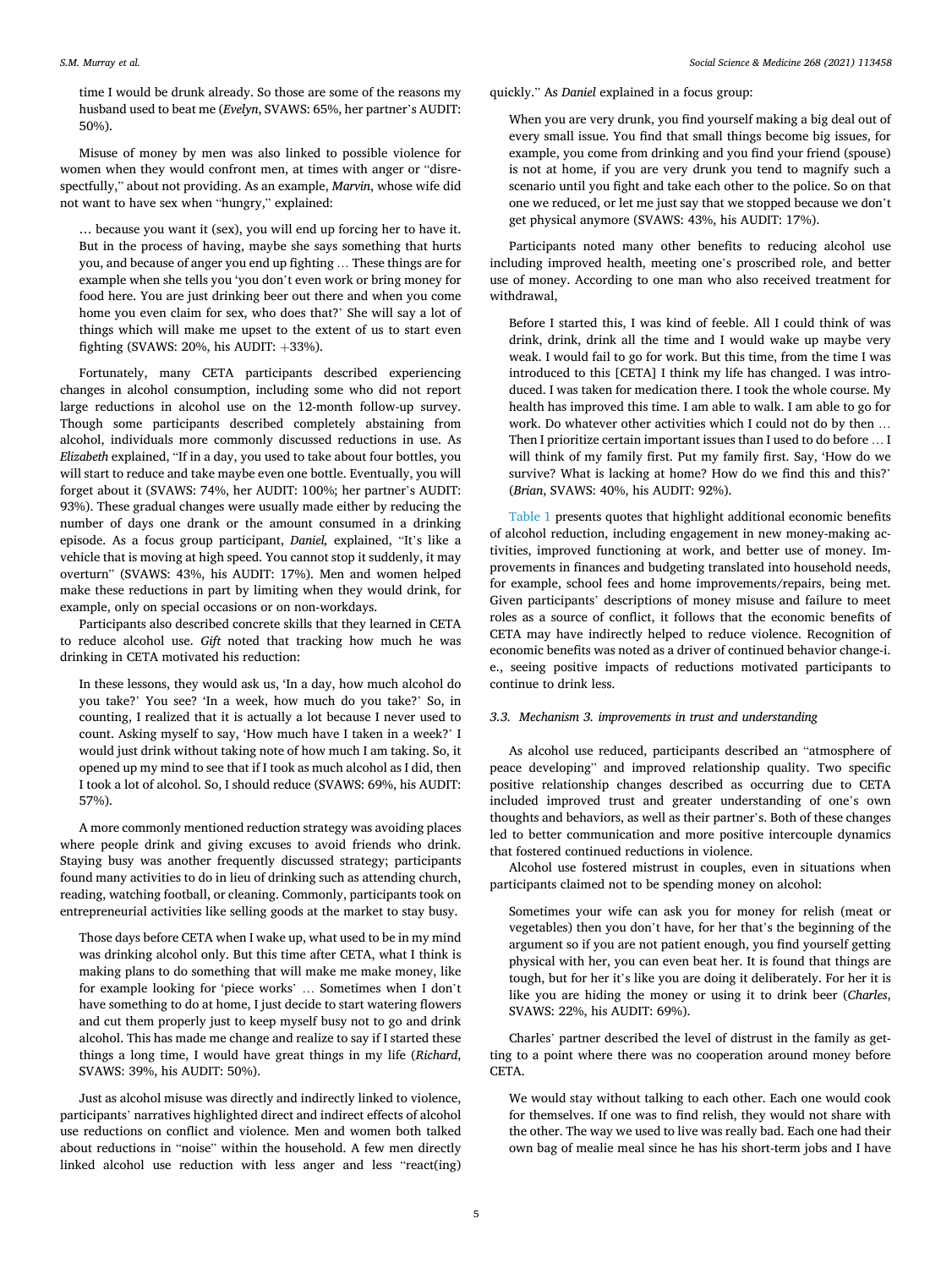#### <span id="page-5-0"></span>**Table 1**

Benefits described by participants as associated with reducing alcohol use.

| Benefit                                                 | Description by participants                                                                                                                                                                                                                                                                                                                                                                                                                                                                                                                                                                                                                                                                                                                                                                    |
|---------------------------------------------------------|------------------------------------------------------------------------------------------------------------------------------------------------------------------------------------------------------------------------------------------------------------------------------------------------------------------------------------------------------------------------------------------------------------------------------------------------------------------------------------------------------------------------------------------------------------------------------------------------------------------------------------------------------------------------------------------------------------------------------------------------------------------------------------------------|
| Improved functioning at work<br>Stopped misusing money  | This time I am working very well compared to<br>the way I used to work those days  my<br>workmates, they're even appreciating me to the<br>way I am working now, because those days I<br>never used to work well because of the intake of<br>alcohol  even my boss is very happy with my<br>performance. He was even telling to say it's<br>because you have grown- that's the reason why<br>you have reduced the intake of alcohol. (Gift,<br>SVAWS: 69%, his AUDIT: 57%)<br>Before I joined the program, I used to misuse<br>things, but now I am responsible with the way I<br>use things and I have reduced on beer drinking. I<br>was careless with my money. I had even reached<br>an extent where I would use money meant for                                                           |
|                                                         | relish (meat and vegetable) to drink beer, but<br>when I joined the program, I developed some<br>discipline. (Charles, SVAWS: 22%, his AUDIT:<br>69%)                                                                                                                                                                                                                                                                                                                                                                                                                                                                                                                                                                                                                                          |
| Greater or new engagement in<br>money making activities | Well, I have seen the changes in myself.<br>Previously when I have free time, I would go and<br>drink but these days I use my free time to do<br>other jobs and now I have seen that I am able to<br>buy a pocket of cement and sand so that I can<br>make blocks. This has made me see change in<br>that I just don't play around the compound<br>sometimes when my lawn mower used to work, I<br>would go around offering mowing services that<br>would help me raise a few funds to buy my<br>children books and carter for other needs.                                                                                                                                                                                                                                                    |
| Providing for family                                    | (Richard, SVAWS: 39%, his AUDIT: 50%).<br>CETA, the way it was with me, someone<br>introduced it to me and I got interested in it and<br>my husband also gained interest in it and we<br>started following up on the lessons. And each<br>time we left the parish after our lessons, we<br>would sit home and review on the things we<br>learnt. It used to help us so much, and that what<br>made my husband and I change in the way we<br>were staying or living  Whenever my husband<br>got paid long ago, he would leave us with<br>nothing. But after the CETA program, there has<br>been a great change. He now buys food, pays<br>children's school fees, and he also stopped the<br>bad beer drinking habits. The children are happy<br>and free. I am also happy about what or how we |
| Able to perform household<br>duties                     | are staying now- we now have enough food to<br>eat. (Marvis, SVAWS: 3%; her partner's AUDIT<br>$+175%$<br>I have reduced on beer and also fighting when<br>drunk  okay what I can say is that for example<br>a friend comes to ask you join them for a beer,<br>then you go and come back home late and yet left<br>home without cooking or doing any house chores<br>but now I drink with conscious  what I mean<br>is I now drink but I don't take long coming back<br>home. Yes, I rush back home to cook, wash and<br>my husband can't even notice at times that am<br>drunk or I have drunk beer  he might know<br>that I have drunk beer, but he would think am<br>still in my right senses. (Musonda, SVAWS: 48%,<br>her partner's AUDIT: 100%, her AUDIT: 100%).                       |

my job as a maid. So, one could not tamper with the other's bag of mealie meal (*Lucy*, SVAWS: 22%, her partner's AUDIT: 69%).

However, in addition to stopping misusing money, CETA participants described no longer hiding their money from each other and beginning to discuss finances, share money, and budget for their household together.

Previously when he gets paid he would go to drink alcohol without showing me the salary, but this time when he gets paid the first thing he does is to show me the salary and make a budget for what we are going to buy (*Gladys*, SVAWS: 46%, her partner's AUDIT: 100%).

This sharing of money in *Richard's* case even enabled his partner to start her own business after CETA: a stand at the market. This trust also extended to other aspects of couples' lives:

Before this program, my wife wouldn't allow me to move with her phone. There would be a lot of arguments if I tried to get her phone, but these days that has changed. She can use my phone and I can use hers and there would be no suspicions. In the past, such suspicions would even lead to fighting … I am an electrician and the numbers that belong to my clients are all saved in my phone with the client's name. However, these days my wife can pick up my phone and even if she finds it's a woman on the other end of the line, she will tell me such a person called and she will not make a big deal out of it (*Daniel,*  SVAWS: 43%, his AUDIT: 17%).

*Daniel*'s quote highlights how in addition to more sharing of resources, participants became more understanding of their partner's thoughts, feelings, and behaviors. *Brian* echoed this sentiment, saying about his wife, "When there is nothing in the home, she knows there is really nothing" (SVAWS: 40%, his AUDIT: 92%). While women were described as more understanding of their partner not having money, a few men described trying to understand their wife when she did not want to have sex. For example:

The way I think about things have changed, like I no longer beat my wife or force her to have sex with me and I talk over issues- no fighting … I can tell you (*laughs*) there was a day I asked my wife for sex but she refused. I remembered what I was taught by the SHAPRZ people (*in CETA)* and I just decided to understand that she didn't want to do it, so I respected that … I would beat her in the past, but now I know what is right to do (*George*, SVAWS: 62%, his AUDIT: 36%).

Notably, there were examples of men not adhering to gender normative behaviors in their relationships as they expressed understanding their wives' experience. For instance, when asked what a husband should do if his wife was not completing household tasks, *Stephen* responded "Help her, because you might not know. Maybe she is sick or she is tired, like the way I do myself, I do cook and bathe my children even when she is there" (SVAWS: not available, his AUDIT: 82%). Another man explained seeing his role as head of household differently after CETA:

Before I started the program, I used to think I'm the only head of the house. Everything- just dictate- this and this, this and this. But this time, we do sit together, plan/consult one another. See the way forward together – not just a one-party thing (*Brian,* SVAWS: 40%, his AUDIT: 92%).

In a focus group, *Elijah* even described being encouraged by his counselor to consider how his actions might be contributing to his wife's excessive drinking (SVAWS: 44%, his AUDIT: 69%). He initiated a conversation with his wife in which she revealed frustration over seeing him with money that was not being spent on the home, leading her to suspect him of having a girlfriend. He then explained that this was money related to work that did not belong to him, he said her drinking changed. This is an example of how efforts to understand the other partner's experience ultimately led to better communication.

Participants also expressed greater understanding of their own thoughts, feelings, and behaviors, including triggers to anger. Men and women both talked about no longer being short-tempered, becoming less frustrated, and "overcoming moods."

I have also overcome the temper, and the BP [blood pressure] I use to have those days. … I also wanted to take caffino tablets just to kill myself before CETA … *(interviewer asks if she still feels this way)* … No,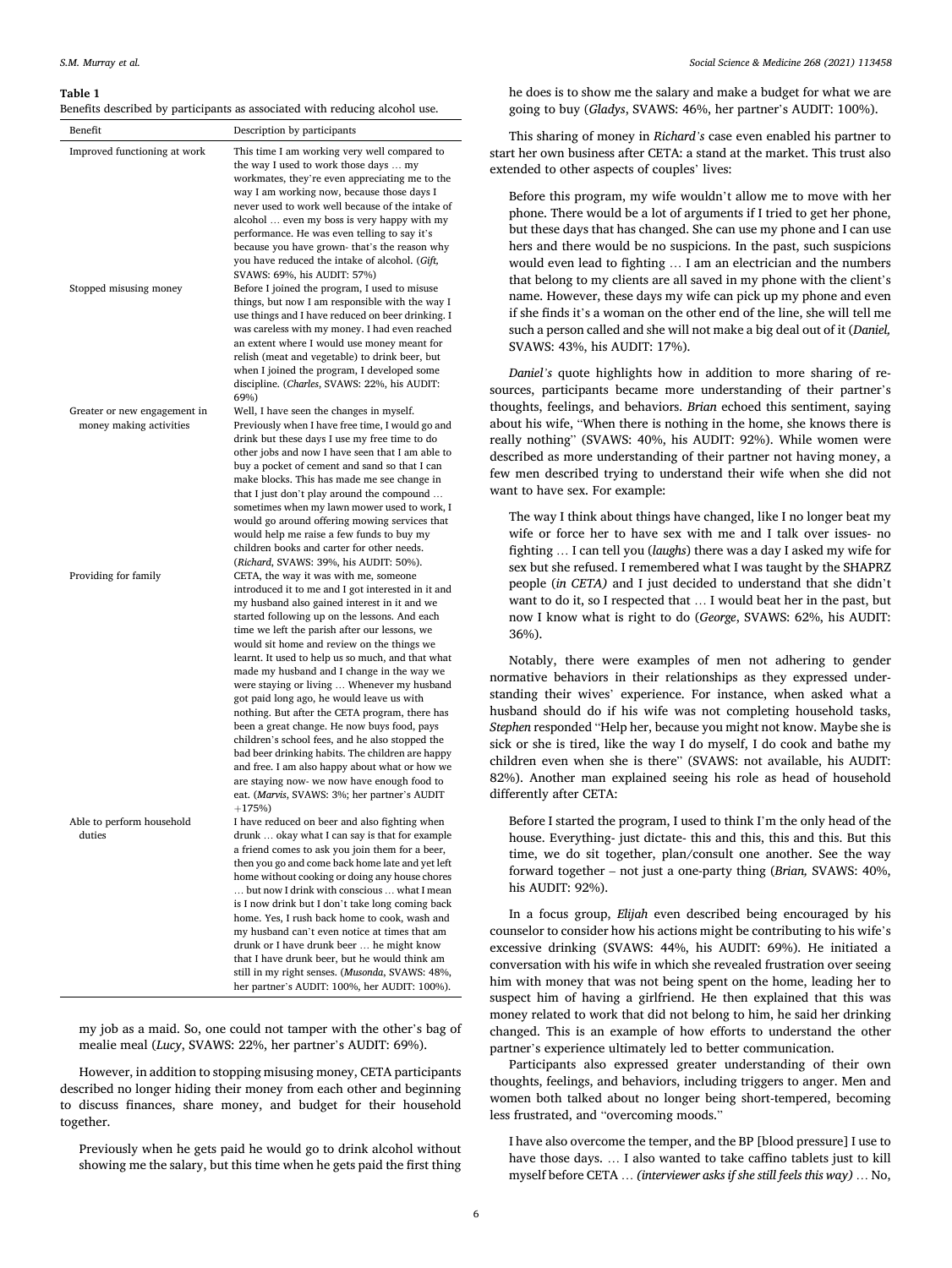not at all, because CETA has made me to reason and also to understand some other situations. This time I live as a happy person, I don't remember the time I went to check for BP and the time I got upset with my husband. (*Daisy,* SVAWS: 47%, her partner's AUDIT: 100%).

*Rose*, described the use of triangles (i.e., what CETA calls Thinking in a Different Way) as helping to control her anger:

We learnt two types of triangles there was BEFORE and AFTER. We used to start with before, meaning before comes with thinking, feeling and behavior. Meaning, when you are thinking too much, you will have bad feelings. And from having bad feelings have bad behavior, which means I can react. So, all what will come on the behavior, that's AFTER, meaning my behavior won't be good … I use those triangles on myself to control or change my thoughts- not to react to things, for example when am having problems with my husband, I shouldn't be thinking too much, because when I think too much, I'll have bad feelings. And from bad feelings, I'll have bad behavior, which can lead me to react to things. So, I learnt to say thinking too much can cause a lot of things. That's the reason why this time I control myself even if problems come at home (SVAWS: 40%, her partner's AUDIT: 92%)

*Rose* also explained that the triangles served as a tool for helping to cope with abuse: "When I think of the triangles, even if he starts shouting, I would use the good thought so that I have good feelings." Using these triangles was generally said to help men and women make good decisions in their marriages. Men and women explained that these new skills combined with less alcohol use (i.e., when there was "no more confusion") and anger, allowed them to talk to solve their problems, show each other respect, and forgive. As *Elijah* explained, "I was taught how to reduce arguments by knowing or finding out what causes the argument in the first place" (SVAWS: 44%, his AUDIT: 69%)." Ultimately, these positive relationship dynamics helped prevent future conflict, protected women from violence, and fostered more cooperation. As *Lucy* explained "we take care of each other now."

#### **4. Discussion**

Men and women in Zambia described multiple mechanisms by which CETA potentiated change in IPV. These mechanisms included the use of de-escalation strategies (i.e., "walking away" and "staying quiet" to stay safe), reductions in male and/or female alcohol use, and increases in intra-couple trust and understanding that facilitated better communication. These mechanisms of change were discussed as interrelated; just as each person's behaviors interacted to produce potentially violent conflict, change in one person's behavior (i.e., alcohol use) helped generate other changes within that person or the couple (i.e., trust and cooperation in household budgeting). This intercouple dynamic has been noted in quantitative studies of IPV; for example, odds of past year IPV have been found to be highest among couples in which both the man and woman are heavy drinkers ([Abramsky et al., 2011](#page-7-0)). The importance of intercouple dynamics to reducing IPV, especially related to self-regulation, more effective communication, and enhanced trust and respect was also highlighted by participants of a community-mobilization gender-norm focused intervention (SASA!) for preventing IPV in urban Uganda ([Starmann et al., 2017](#page-8-0)).

CETA included a safety and violence prevention element in addition to other core CBT components (e.g., thinking in a different way). In our study, participants referenced the use of cognitive triangles (i.e., cognitive coping and restructuring) not only for understanding how their own feelings and thoughts were connected to violence-related behaviors and for restructuring these thoughts, but for challenging their assumptions about their partner's behavior. [Velonis et al. \(2018\)](#page-8-0)  found that, depending on context, cultivating self-reflection may contribute to changes in perpetrators' attitudes about violence and the

subsequent development of empathy for their partners; cognitive triangles may be one tool for encouraging these changes. In addition, participants were motivated to change by connecting behavior and consequence (e.g., how drinking shaped response to provocation or possible bad outcomes associated with violence), consistent with a proposed model of IPV desistance that includes recognition of consequences as a facilitator of behavior change [\(Walker et al., 2015\)](#page-8-0).

Participants also spoke about CETA, specifically by teaching safety strategies and increasing understanding, helping them control their reactions in the face of provocation as facilitating reductions in violence. In particular, the behavioral modifications that CETA taught (i.e., "walking away" and "staying quiet") were described as having broader utility in managing anger by women and men. These same selfregulation strategies were described by Ugandan participants in SASA! ([Starmann et al., 2017\)](#page-8-0). The importance of managing responses to antecedents of violence, including alcohol, stress, and poor communication, has also been recognized in the literature on IPV desistance ([Walker et al., 2015\)](#page-8-0). In addition, a review of IPV prevention programs found that skill building (a) related to conflict resolution or (b) that fostered shared decision making within families was a promising strategy ([Ellsberg et al., 2015\)](#page-7-0). Participants' narratives build on this by suggesting that CETA can help stop or prevent future violence by creating improved communication and trust, particularly around matters of money. Again, Ugandan men and women who participated in SASA! described similar concrete changes in communication and trust as part of the process of change, including communicating about finances and joint planning for the family [\(Starmann et al., 2017\)](#page-8-0).

The second common model for treating perpetrators of IPV, the Duluth model, focuses heavily on men recognizing gendered power dynamics. IPV prevention programs in LMICs have placed great emphasis on challenging harmful gender and violence-related norms. Though men and women described acting in ways that challenged gender roles, many of the changes observed as resulting from CETA were discussed in ways that cohered to gender normative behavior (i.e., staying quiet was seen as a safety strategy that also conferred respect to one's husband). Understanding how safety strategies are interpreted and used within a given cultural context is essential, as the effectiveness of safety strategies is infrequently evaluated and some strategies, particularly those that involve resistance, have been found to increase risk ([Parker and Gielen, 2014](#page-8-0)). Given similarities in CETA and SASA! participants' narratives around mechanisms of violence reduction, important avenues for research include the use of "thinking differently" components to change violence norms, and the extent to which challenging gender norms may augment the impact of programs like CETA that target mental health problems and substance use. Research from South Africa demonstrating that nearly 1 in 5 men who perpetrated intimate partner violence held both gender inequitable views and were problem drinkers reiterates the need for integrated interventions that purposefully address this syndemic ([Hatcher et al., 2019](#page-8-0)).

The emphasis placed by participants on the relationship between alcohol use and violence was expected given the trial eligibility criteria and the inclusion of CBT for substance use and relapse prevention component in CETA for all men, and for women when indicated. In this component, participants set specific behavioral goals related to alcohol use; rated their motivation to achieve their goals; identified facilitators of use; and, practiced strategies to counter the influence of those facilitators. Consistent with participant descriptions of gradual reductions in use, CETA's substance use element is based on a harm reduction model of change and does not exclusively require or promote abstinence ([Logan and Marlatt, 2010](#page-8-0)). CETA could also include a substance use support component to help partners (mostly women) learn about alcohol abuse and assist the partner using alcohol in identifying drivers and reducing use.

Three different models have been proposed to explain associations observed between alcohol and IPV: a spurious relationship, alcohol indirectly leading to violence, and alcohol proximally determining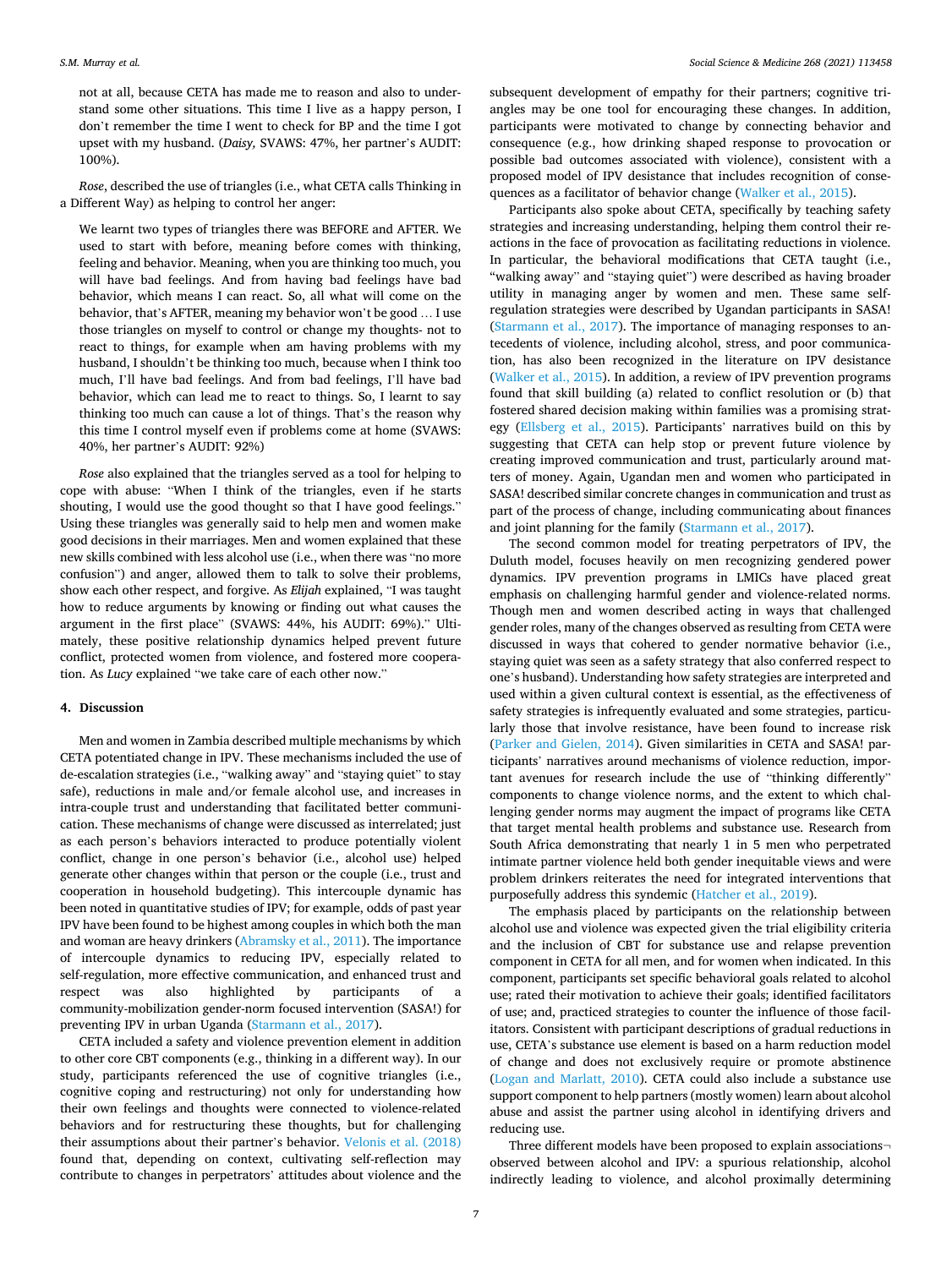<span id="page-7-0"></span>violence [\(Klostermann and Fals-Stewart, 2006\)](#page-8-0). This study's findings align well with the proximal effects model, as women clearly described both how reductions in alcohol use led to reductions in violence and the utility of employing safety strategies when their partner was drinking to avoid violence. However, participants' narratives also highlighted complex, indirect pathways in which reductions in alcohol use removed sources of conflict in the relationship, particularly via impacts on household economics (see [Table 1](#page-5-0)). Participants' pointed to the importance that food insecurity plays in creating household stress and conflict and how reducing alcohol use may help resolve some of that stress independent of financial intervention. This echoes quantitative findings from South Africa where women's food insecurity was found to be a direct predictor of IPV victimization (Gibbs et al., 2018). Narratives from this study and others also point to poverty-related limitations on a man's ability to meet his perceived role as provider as linked to violence ([Silberschmidt, 2001](#page-8-0); [Starmann et al., 2017](#page-8-0)). In South Africa, having worked in the past 3-months was also found to predict a pattern of reduced IPV perpetration versus continued or increased perpetration among men in a combined economic and gender norms-focused intervention (Gibbs et al., 2020).

#### *4.1. Limitations*

While we were able to conduct second interviews with participants to employ iteration in developing emergent themes, a large gap in time between interviews likely limited participants' abilities to build upon their prior responses. Additionally, because of data collection timing, quantitative violence and alcohol scales may not be representative of participants' actual level of use at the time of qualitative data collection. In addition, as initial interviews took place several months following completion of CETA, participants may have forgotten details of their experience. However, given that CETA has been found to have sustained impacts on violence and alcohol use [\(Murray et al., 2020](#page-8-0))*,* our data may provide glimpses into the mechanisms of change that are most salient to participants in sustaining impact over time. Our results are also specific to couples where men engaged in hazardous alcohol use, and the non-alcohol-related mechanisms highlighted by participants in CETA may also be different in nature in couples in which no one is misusing alcohol. Future research should explore the effectiveness of CETA as a violence prevention strategy for couples who are not misusing alcohol.

# **5. Conclusions**

Ultimately, our study demonstrates that couples participating in a transdiagnostic intervention that addresses multiple mental and behavioral problems understood the therapy to reduce intimate partner violence by teaching safety strategies and reducing alcohol use, as intended. Their accounts also add to the existing literature on mechanisms of IPV reduction by highlighting how safety strategies, in particular, were often used and understood in ways the reflected gender norms; the complex interrelationship between changing household economics and changes in alcohol use and IPV; and the importance intercouple dynamics, including positive developments in trust and communication, in IPV reduction. The potential for combining this type of transdiagnostic psychotherapy with poverty reduction or gender norms focused interventions is an important avenue for future exploration.

#### **Declaration of competing interest**

None.

# **Acknowledgements**

This project was supported by the UK Department for International Development and the South Africa Medical Research Council (PI: LKM

#52069;<http://www.mrc.ac.za/>) as part of the What Works to Prevent Violence against Women and Girls Programme. Author SLF is supported by the National Institute of Mental Health's Global Mental Health Training Program (5T32MH10321). We would also like to thank Serenity Harm Reduction Programme Zambia (SHARPZ) for their support, Flor Melendez for her leadership, and the interviewers for their dedication and conscientiousness. Lastly, we are deeply appreciative of the participants for giving their time and sharing their stories.

#### **References**

- Abramsky, T., Devries, K.M., Michau, L., Nakuti, J., Musuya, T., Kiss, L., Kyegombe, N., Watts, C., 2016. Ecological pathways to prevention: how does the SASA! community mobilisation model work to prevent physical intimate partner violence against women? BMC Publ. Health 16, 339.<https://doi.org/10.1186/s12889-016-3018-9>.
- Abramsky, T., Watts, C.H., Garcia-Moreno, C., Devries, K., Kiss, L., Ellsberg, M., Jansen, H.A., Heise, L., 2011. What factors are associated with recent intimate partner violence? findings from the WHO multi-country study on women's health and domestic violence. BMC Publ. Health 11, 109. [https://doi.org/10.1186/1471-](https://doi.org/10.1186/1471-2458-11-109) [2458-11-109.](https://doi.org/10.1186/1471-2458-11-109)
- Babcock, J.C., Green, C.E., Robie, C., 2004. Does batterers' treatment work? A metaanalytic review of domestic violence treatment. Clin. Psychol. Rev. 23, 1023–1053. [https://doi.org/10.1016/j.cpr.2002.07.001.](https://doi.org/10.1016/j.cpr.2002.07.001)
- Bacchus, L.J., Ranganathan, M., Watts, C., Devries, K., 2018. Recent intimate partner violence against women and health: a systematic review and meta-analysis of cohort studies. BMJ Open 8, e019995. <https://doi.org/10.1136/bmjopen-2017-019995>.
- Bolton, P., Lee, C., Haroz, E.E., Murray, L., Dorsey, S., Robinson, C., Ugueto, A.M., Bass, J., 2014. A transdiagnostic community-based mental health treatment for comorbid disorders: development and outcomes of a randomized controlled trial among Burmese refugees in Thailand. PLoS Med. 11, e1001757 [https://doi.org/](https://doi.org/10.1371/journal.pmed.1001757) [10.1371/journal.pmed.1001757.](https://doi.org/10.1371/journal.pmed.1001757)
- Bourey, C., Williams, W., Bernstein, E.E., Stephenson, R., 2015. Systematic review of structural interventions for intimate partner violence in low- and middle-income countries: organizing evidence for prevention. BMC Publ. Health 15. [https://doi.](https://doi.org/10.1186/s12889-015-2460-4) [org/10.1186/s12889-015-2460-4.](https://doi.org/10.1186/s12889-015-2460-4)
- Cafferky, B.M., Mendez, M., Anderson, J.R., Stith, S.M., 2018. Substance use and intimate partner violence: a meta-analytic review. Psychol. Violence 8, 110–131. <https://doi.org/10.1037/vio0000074>.
- Chandan, J.S., Thomas, T., Bradbury-Jones, C., Russell, R., Bandyopadhyay, S., Nirantharakumar, K., Taylor, J., 2019. Female survivors of intimate partner violence and risk of depression, anxiety and serious mental illness. Br. J. Psychiatry J. Ment. Sci. 1–6. <https://doi.org/10.1192/bjp.2019.124>.
- Coll, C.V.N., Ewerling, F., García-Moreno, C., Hellwig, F., Barros, A.J.D., 2020. Intimate partner violence in 46 low-income and middle-income countries: an appraisal of the most vulnerable groups of women using national health surveys. BMJ Glob. Health 5, e002208. <https://doi.org/10.1136/bmjgh-2019-002208>.
- [Dedoose Version 7.0.23, Web Application for Managing, Analyzing, and Presenting](http://refhub.elsevier.com/S0277-9536(20)30677-8/sref10)  [Qualitative and Mixed Method Research Data, 2016. SocioCultural Research](http://refhub.elsevier.com/S0277-9536(20)30677-8/sref10) [Consultants, LLC, Los Angeles, CA.](http://refhub.elsevier.com/S0277-9536(20)30677-8/sref10)
- Devries, K.M., Mak, J.Y., Bacchus, L.J., Child, J.C., Falder, G., Petzold, M., Astbury, J., Watts, C.H., 2013. Intimate partner violence and incident depressive symptoms and suicide attempts: a systematic review of longitudinal studies. PLoS Med. 10 [https://](https://doi.org/10.1371/journal.pmed.1001439)  [doi.org/10.1371/journal.pmed.1001439.](https://doi.org/10.1371/journal.pmed.1001439)
- Ellsberg, M., Arango, D.J., Morton, M., Gennari, F., Kiplesund, S., Contreras, M., Watts, C., 2015. Prevention of violence against women and girls: what does the evidence say? Lancet Lond. Engl. 385, 1555–1566. [https://doi.org/10.1016/S0140-](https://doi.org/10.1016/S0140-6736(14)61703-7)  [6736\(14\)61703-7](https://doi.org/10.1016/S0140-6736(14)61703-7).
- Ellsberg, M., Jansen, H.A., Heise, L., Watts, C.H., Garcia-Moreno, C., 2008. Intimate partner violence and women's physical and mental health in the WHO multi-country study on women's health and domestic violence: an observational study. Lancet 371, 1165–1172. [https://doi.org/10.1016/S0140-6736\(08\)60522-X](https://doi.org/10.1016/S0140-6736(08)60522-X).
- Gibbs, A., Dunkle, K., Mhlongo, S., Chirwa, E., Hatcher, A., Christofides, N.J., Jewkes, R., 2020. Which men change in intimate partner violence prevention interventions? A trajectory analysis in Rwanda and South Africa. BMJ Glob. Health 5, e002199. <https://doi.org/10.1136/bmjgh-2019-002199>.
- Gibbs, A., Jewkes, R., Willan, S., Washington, L., 2018. Associations between poverty, mental health and substance use, gender power, and intimate partner violence amongst young (18-30) women and men in urban informal settlements in South Africa: a cross-sectional study and structural equation model. PloS One 13, e0204956. <https://doi.org/10.1371/journal.pone.0204956>.
- Grose, R.G., Roof, K.A., Semenza, D.C., Leroux, X., Yount, K.M., 2019. Mental health, empowerment, and violence against young women in lower-income countries: a review of reviews. Aggress. Violent Behav. 46, 25–36. [https://doi.org/10.1016/j.](https://doi.org/10.1016/j.avb.2019.01.007) [avb.2019.01.007](https://doi.org/10.1016/j.avb.2019.01.007).
- Grose, R.G., Chen, J.S., Roof, K.A., Rachel, S., Yount, K.M., 2020. Sexual and reproductive health outcomes of violence against women and girls in lower-income countries: a review of reviews. J. Sex. Res. 1–20. [https://doi.org/10.1080/](https://doi.org/10.1080/00224499.2019.1707466) [00224499.2019.1707466](https://doi.org/10.1080/00224499.2019.1707466), 0.
- Halim, N., Beard, J., Mesic, A., Patel, A., Henderson, D., Hibberd, P., 2018. Intimate partner violence during pregnancy and perinatal mental disorders in low and lower middle income countries: a systematic review of literature, 1990-2017. Clin. Psychol. Rev. 66, 117–135.<https://doi.org/10.1016/j.cpr.2017.11.004>.